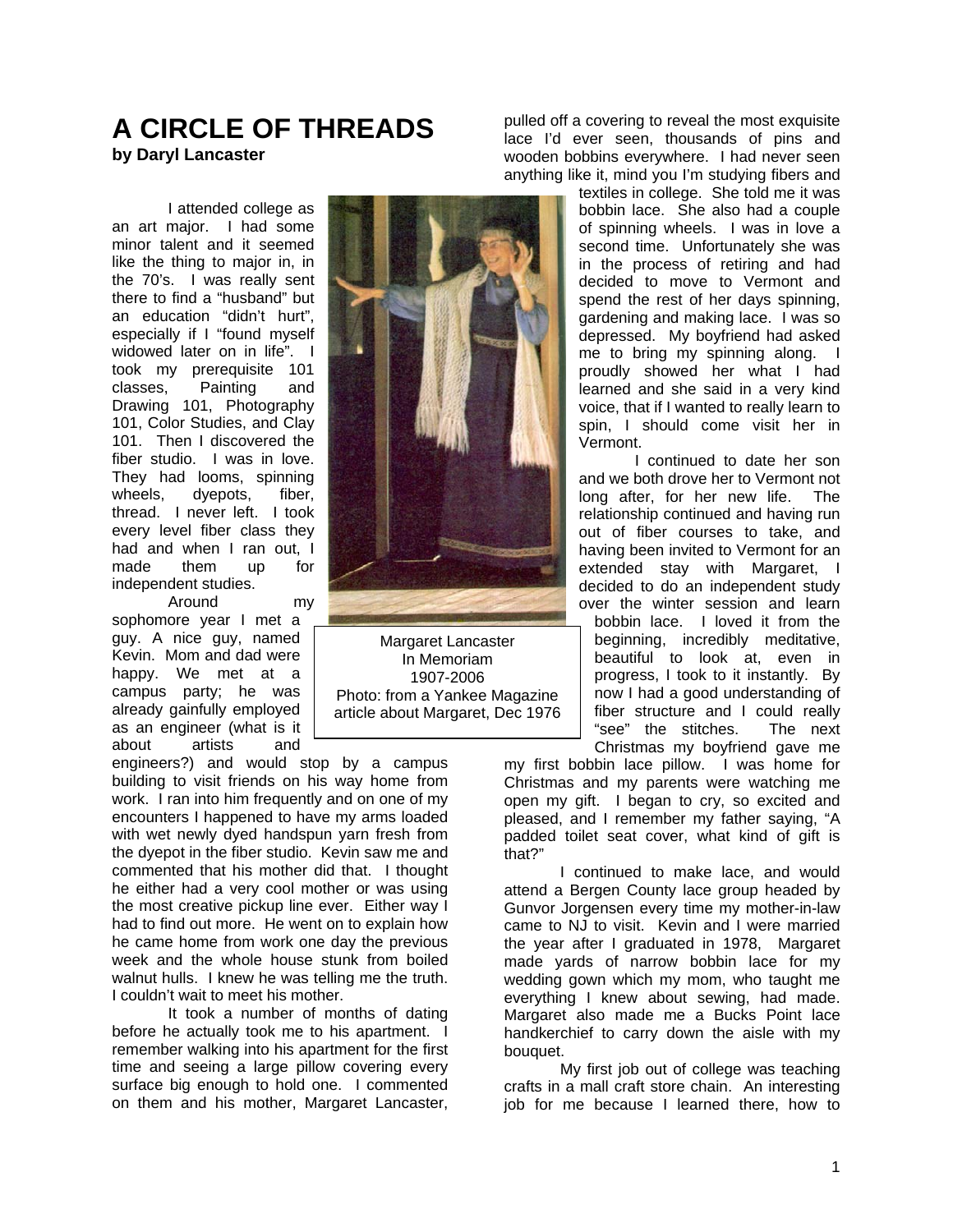teach. If I didn't know the "craft" they sent me to school to learn it. Stained Glass, Calligraphy, needlework, decoupage, and yes that 70's fiber technique, Macramé! I taught more ladies (and a few gentlemen) how to make Macramé plant hangers (ceramic owl eyes were popular) and bathroom curtains. The hardest part I found in teaching was to get them to choose which color to buy. I learned how to take each component in a craft and break it apart into the tiniest pieces.

Teaching in a horseshoe shaped center I learned how to teach upside down and backwards. No easy feat<br>especially when teaching especially when teaching calligraphy. One really learns a technique when they begin to teach it. I even got a job teaching bobbin lacemaking at a local adult school.

I bought my first large floor loom with guidance from my mother-in-law and a small inheritance from my grandmother. Margaret, turns out, had studied weaving too, at Penland. She bought a small table loom while living in Vermont. As my weaving studio grew and I began to show my work at craft fairs, I found less and less time to make lace. For the next ten

years I worked as a production handweaver selling my work all over the northeast, developing a modest reputation for well constructed handwoven garments.

I began to teach weaving and more specifically garment construction for weavers. There were a lot of weavers out there and most of them couldn't sew well enough to convert their handwoven fabric into a really wearable garment. I developed my production jackets into classes to teach crash courses in sewing to handweavers. I developed quite a reputation for my classes. They were intense and you went home flooded with information, ideas, and good, solid, technical skills. I've taught more weavers how to make bound buttonholes…

In 1990, my husband and I gave Margaret her first grandchild. And in 1992, my second child, her only granddaughter, was born. By now, into her 80's, she had given up the tough winters of Vermont and settled in Connecticut in a senior's complex. Her eyesight and stamina were not the same and she began



Margaret demonstrating bobbin lace at the New Hampshire League of Craftsmen, 1975

doing less and less spinning and lacemaking. She gave me her weaving equipment.

I was asked to plan a day of "colonial" crafts for my town's  $75^{\text{th}}$  Anniversary. It was primarily for school kids to attend. My son was in first grade and he would get to see mom weave in front of all his friends. It was very difficult to find craftsmen, and I really wanted a bobbin lacemaker. I had lost contact with that whole part of my life and spent countless hours

following empty leads. I decided to see if my mother-in-law was up to it one last time, for her grandson. She agreed and I drove her down from CT with all her lace pillows and paraphernalia and I went up into the attic and dug out all mine. I looked at the patterns, a little dusty but still impressive after all these years and I added them to her presentation. The kids were all very impressed and my son was so proud of his grandma, now three months shy of 90. But I knew she would probably never make lace again. She could no longer "see". She stumbled and faltered and I found myself coming to her aid more than once. And I hadn't touched a pillow in 20 years. With tears in my eyes, I realized if I don't carry on this exquisite craft, it will die with her.

I stared at the pillows for weeks after that. I struggled to get the confidence to just plow right in. It had been too long. I played with the beginning patterns and then one night I took a magnifying loupe and dove in head first and refused to quit until I figured out a silk handkerchief edging that was  $2/3^{rd}$ 's finished twenty years ago. It was one of life's little personal triumphs when I actually made it through one repeat.

I had become a 4-H leader by that time and the County fair was soon upon me. I volunteered to teach kids how to weave on a floor loom in the demo tent and at the last minute I decided to throw in my lace pillows as a public service and to show the kids the possibilities. I wasn't sure there was anyone around who still did lace. The response was overwhelming. I had at least two hundred kids, all ages, and even a blind woman and her guide dog on the loom over the course of the weekend. And I talked about lace and my story of how I learned to do it until I knew that my fall